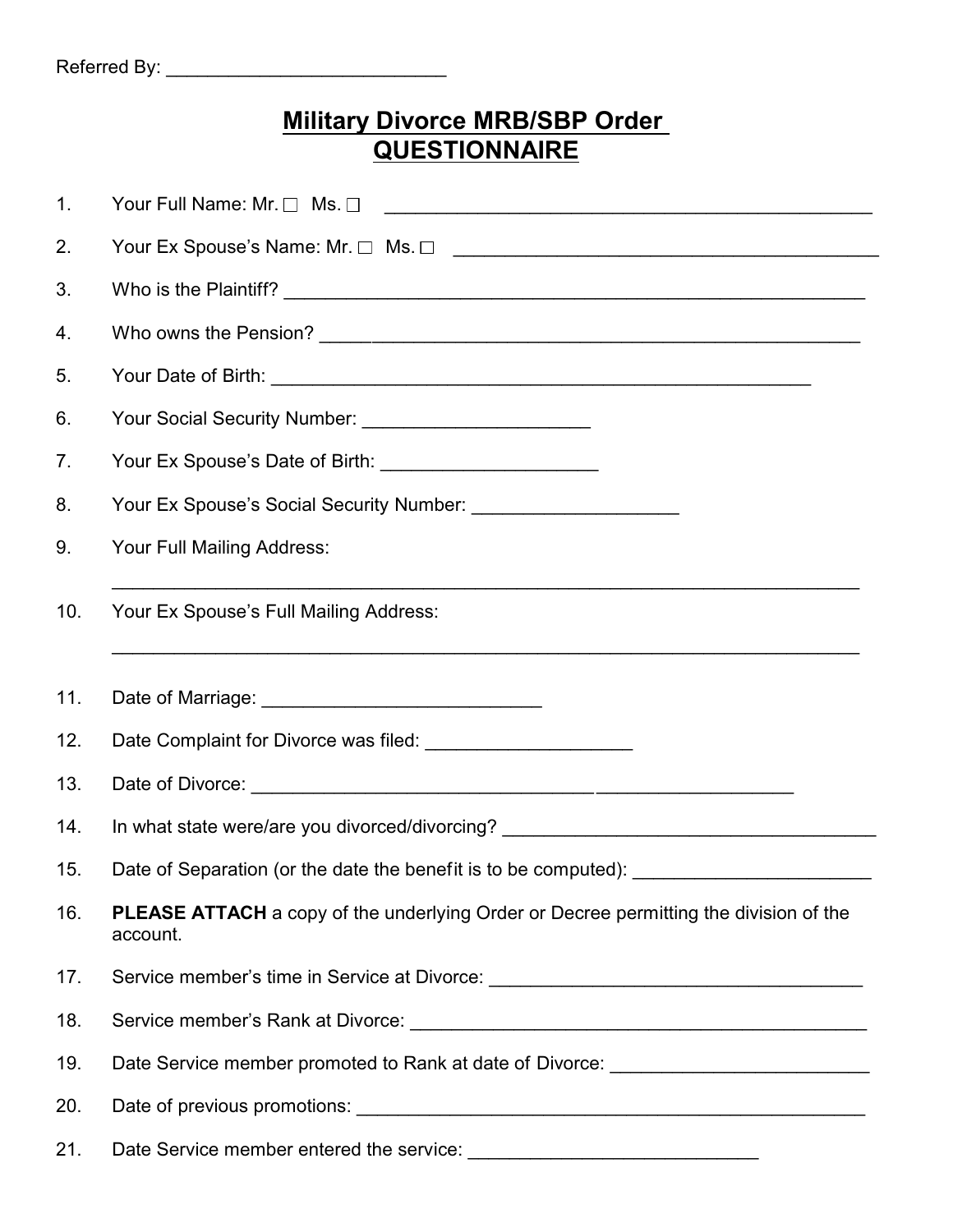| 22. | Is there any broken service? $YES \Box$ NO                                                                                                                                                                                                                                                                                                                                                                                                                                 |
|-----|----------------------------------------------------------------------------------------------------------------------------------------------------------------------------------------------------------------------------------------------------------------------------------------------------------------------------------------------------------------------------------------------------------------------------------------------------------------------------|
| 23. | Service member's current or retired rank & service: ____________________________                                                                                                                                                                                                                                                                                                                                                                                           |
| 24. |                                                                                                                                                                                                                                                                                                                                                                                                                                                                            |
| 25. | Date Service member is first eligible to retire: _______________________________                                                                                                                                                                                                                                                                                                                                                                                           |
| 26. | Has the member selected, or is the member covered by the Military Blended Retirement<br>System pension (BRS)? YES $\Box$ NO $\Box$                                                                                                                                                                                                                                                                                                                                         |
| 27. | Has the Service member been rated with a disability by the V.A.? YES $\Box$ NO $\Box$<br>If YES, at what percentage was the disability rating? __________________________                                                                                                                                                                                                                                                                                                  |
| 28. | Was the Divorce obtained by Default? YES $\Box$ NO $\Box$                                                                                                                                                                                                                                                                                                                                                                                                                  |
| 29. | How was Jurisdiction determined by the Court?: _________________________________                                                                                                                                                                                                                                                                                                                                                                                           |
| 30. | Are there any current child or spousal support arrearages? $YES \Box$<br>NO <sub>1</sub>                                                                                                                                                                                                                                                                                                                                                                                   |
| 31. | Is the Survivor Benefit Plan (SBP) an option?: $YES \Box \quad NO \Box$                                                                                                                                                                                                                                                                                                                                                                                                    |
| 32. | Has the amount of SBP been determined?: $YES \Box \quad NO \Box$                                                                                                                                                                                                                                                                                                                                                                                                           |
| 33. | Has either party re-married? $YES \Box NO \Box$                                                                                                                                                                                                                                                                                                                                                                                                                            |
| 34. | Will either party re-marry in the near future? $YES \Box NO \Box$                                                                                                                                                                                                                                                                                                                                                                                                          |
| 35. | Does the Service member have a government Thrift Savings Plan? YES $\Box$ NO $\Box$<br>If YES,<br>How is it to be divided?:<br>a.)<br>What is the valuation/assignment date?:<br>b.)<br><u> 1989 - Johann Barbara, martxa alemaniar amerikan a</u><br>Are there any pre-marital contributions?: $YES \Box \ \ \ \ \ NO \Box$<br>C.<br>What was the value on the date of marriage?<br>What was the average rate of return from date of marriage to the date of<br>d.<br>e.) |
| 36. | Does the Service member have any reserve time, or currently a member of the reserves?<br>YES<br>NO <sub>1</sub>                                                                                                                                                                                                                                                                                                                                                            |

**If YES, please include a chronological history of service.** This must be obtained from the Defense Finance and Accounting Service (DFAS) or from the Service Personnel Command (last Reserve Unit to which attached).